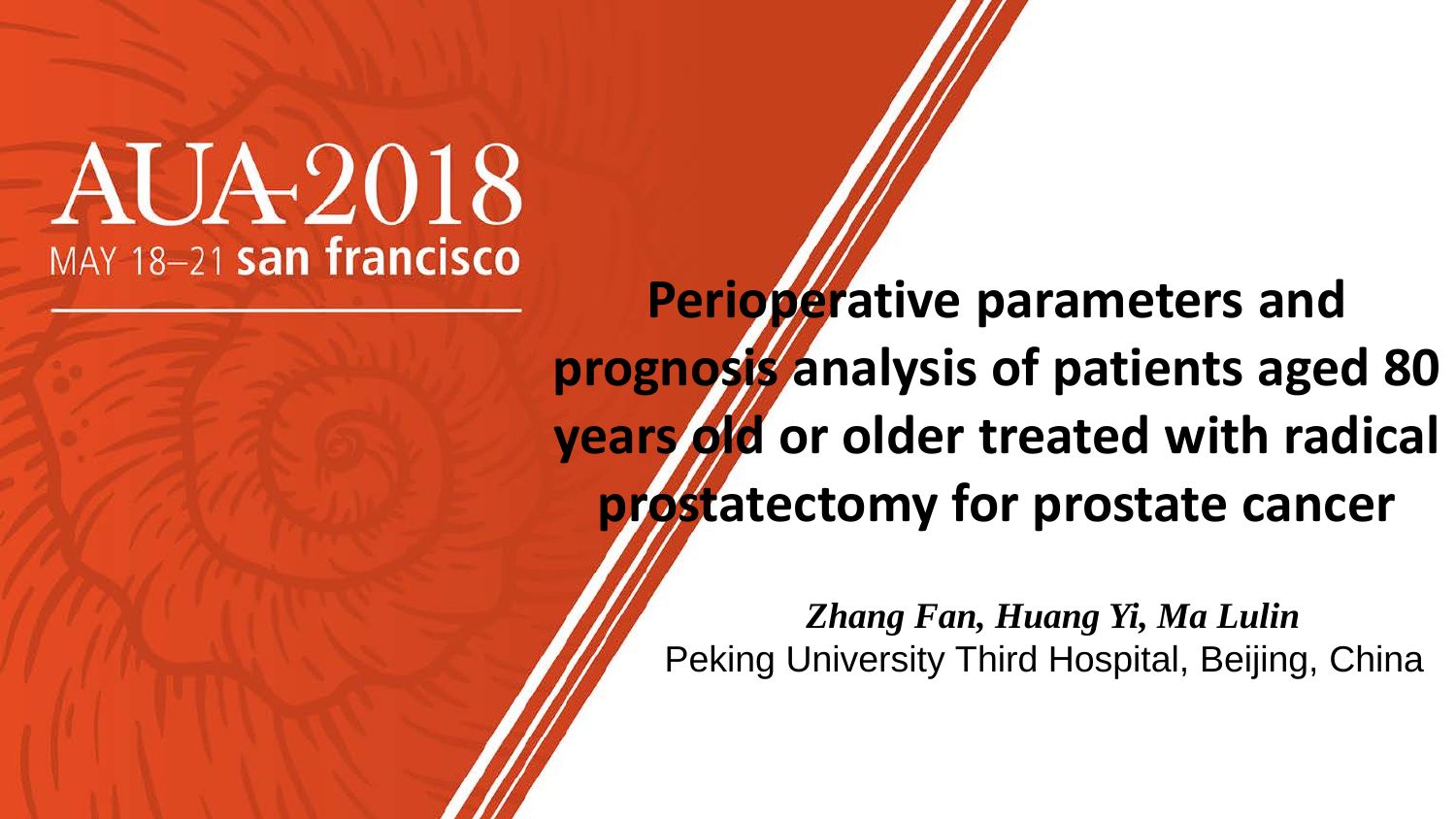

**Perioperative parameters and prognosis analysis of patients aged 80 years old or older treated with radical prostatectomy for prostate cancer** *Zhang Fan, Huang Yi, Ma Lulin Department of Urology, Peking University Third Hospital*

#### Abstract ID:18-7316

 $ATIA-2018$ MAY 18-21 san francisco

# **Objective**

To assess the perioperative outcome, continence recovery and oncologic outcome of Chinese patients aged 80 years old or older treated with radical prostatectomy for prostate cancer.

### **MATERIAL & METHODS**

We retrospectively evaluated the octogenarian patients from 2007 to 2016 who were biopsy proved prostatic carcinoma and performed laparoscopic radical prostatectomy . We collected the data of clinical variables, perioperative parameters and postoperative pathological results for octogenarian patients. After surgery we recorded and analyzed recovery of urinary continence of patients at 3 months, 6 months and 1 year after surgery. Biochemical progression was defined as postoperative PSA greater than 2ng/ml for 2 times. We evaluated the no biochemical recurrence survival rate and overall survival rate by Kaplan-Meier survival curve analysis for patients aged 80 year old or older. Mmultivariable Cox regression analyses was used for evaluating the influence factors of biochemical recurrence after laparoscopic radical prostatectomy

#### **RESULTS**

| ۹<br>×<br>۰,<br>×<br>۰, |  |
|-------------------------|--|
|-------------------------|--|

| Factors             | Univariable             |           | Multivariable           |           |
|---------------------|-------------------------|-----------|-------------------------|-----------|
|                     | HR (95% CI)             | $P$ value | HR (95% CI)             | $P$ value |
| Age                 | $1,221$ (0.856, 1.742)  | 0.271     | $1,458$ (0.953, 2.230)  | 0.082     |
| $PSA \geq 20$ ng/ml | 3.013(0.904, 10.644)    | 0.072     | 4.483(1.010, 19.894)    | 0.019     |
| Gleason score>8     | 1.528(0.465, 5.018)     | 0.485     | $2,501$ (0.553, 11.309) | 0.234     |
| $pT \geq T3$        | $3.269$ (0.952, 11.228) | 0.060     | $6,870$ (1.413, 33.398) | 0.017     |
| Positive margin     | 4.753(1.310, 17.236)    | 0.018     | $4,508$ (1.160, 17.526) | 0.030     |

Table 1 Univariable and multivariable analysis of risk factors of biochemical regression after LRP in 80 years old or older patients



Figure1-2 nonbiochemical recurrence survival rate and overall survival rate by Kaplan-Meier survival curve analysis for patients aged 80 year old or older.

#### **RESULTS**

All octogenarian patients was received extra-peritoneal laparoscopic radical prostatectomy. The average operation time was  $189.6 \pm 69.1$ min, the estimated blood volume was  $169.9 \pm 163.5$ ml, 11 patients(21.6%) has perioperative complications. Overall, the median follow up was 42 months. The continence rate of octogenarian patients was 64.7%, 82.4% and 92.2% for 3 months, 6 months and 12 months after the surgery.12 cases(23.5%) had biochemical recurrence and 4 cases(7.8%) died in follow up. There was 1 case died caused by prostate cancer progression and 3 cases for other reasons. PSA(*P* =0.019), pT≥T3(*P* =0.017) and positive surgical margin(*P* =0.030)

## **CONCLUSION**

b. chemical recurrence of octogenarian

For well selected octogenarian prostate ror wen selected octogenarian prostal<br>cancer patients, laparoscopic radical prostatectomy was a feasible treatment option. Octogenarian patients who received laparoscopic radical prostatectomy showed good oncologic outcome. PSA, pT≥T3 and positive surgical margin were independent risk factors for bi h i l f i l f i l f i l f i l f i l f i l f i l f i l f i l f i l f i l f i l f i l f i l f i l f i l f i l